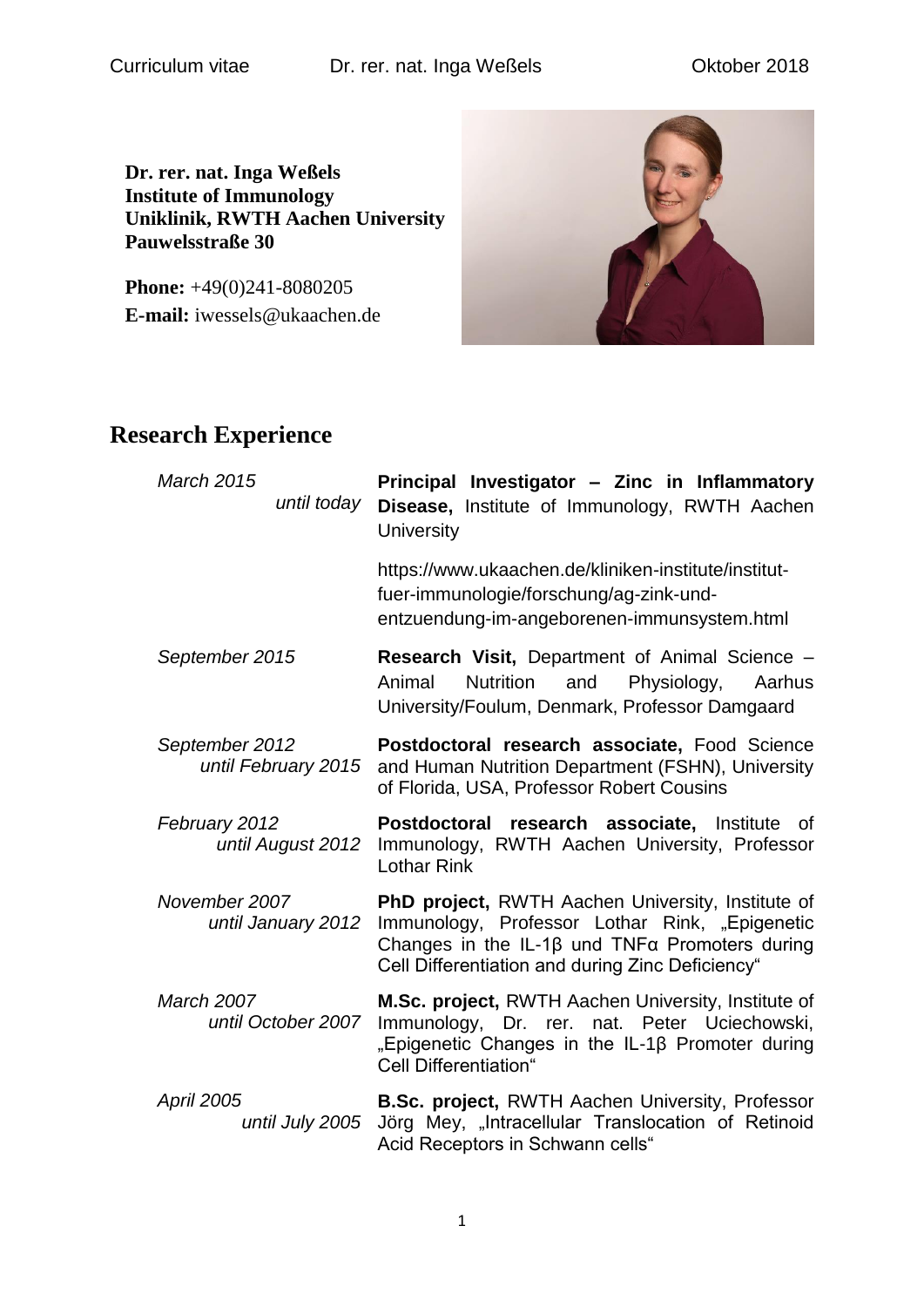## **Academic Qualifications**

| January 2012     | Dr. rer. nat., RWTH Aachen University, Professor<br>Lothar Rink, Grade: summa cum laude.     |
|------------------|----------------------------------------------------------------------------------------------|
| October 2007     | M.Sc. in Molecular Biotechnology, RWTH Aachen<br>University, Dr. rer. nat. Peter Uciechowski |
| <b>July 2005</b> | <b>B.Sc. in Molecular Biotechnology, RWTH Aachen</b><br>University, Professor Jörg Mey       |
| 2002             | Abitur,<br>Bilingual: German-English                                                         |

#### **Grants**

| <b>April 2017</b>                             | Trainee grant (COST Action TD1304, Oviedo,<br>Spain)                                                  |
|-----------------------------------------------|-------------------------------------------------------------------------------------------------------|
| November 2016<br>until October 2018           | <b>START grant (RWTH Aachen)</b>                                                                      |
| May 2016                                      | <b>Travel grant</b> (DAAD, ISZB meeting and travel were<br>postponed from Turkey 2016 to Cypres 2017) |
| November 2015                                 | Travel grant (COST action TD1304, Antalya,<br>Turkey)                                                 |
| August until<br>September 2015 action TD1304) | <b>Short Term Scientific Mission (STSM, COST)</b>                                                     |
| September 2012<br>until August 2014           | DFG-Fellowship (WE 5329/1-1)                                                                          |
| May 2008<br>until April 2011 Foundation       | <b>PhD scholarship, German Academic Scholarship</b>                                                   |

### **Trainings**

| June 2018                    | Training session Microscale Thermophoresis<br><b>(MST), Institute for Biology I, Aachen, Germany</b> |
|------------------------------|------------------------------------------------------------------------------------------------------|
| June 2018                    | Application Seminar: Expand Your Research<br>With Flow Cytometry, Aachen, Germany                    |
| February<br>until March 2018 | <b>Medical Didactic Basic Course Teaching I: Basic</b><br>course for medical didactic                |

| September 2017 |  |  | Workshop on terms, strategies and quality |  |
|----------------|--|--|-------------------------------------------|--|
|                |  |  | control in element analysis and element   |  |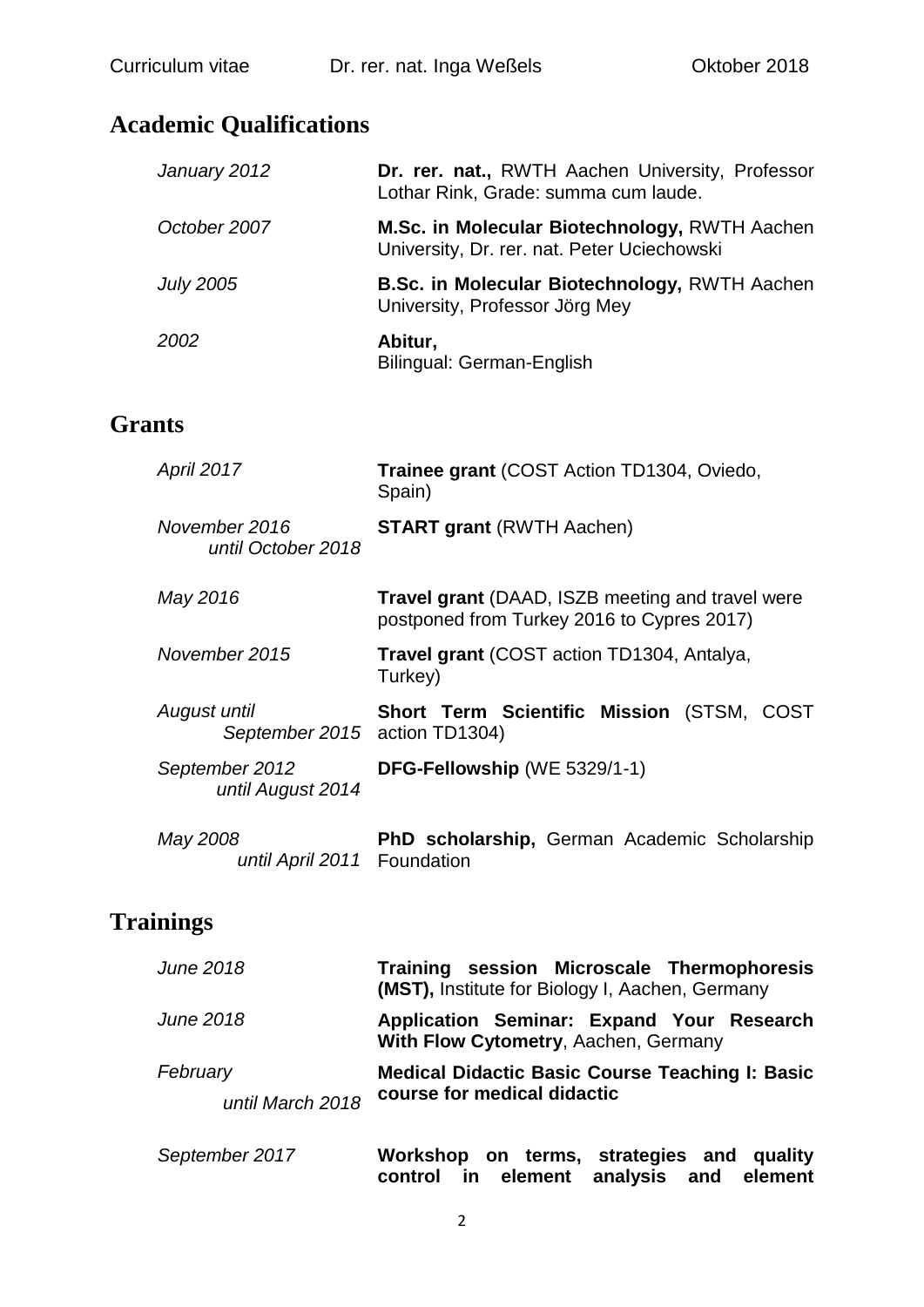| Curriculum vitae | Dr. rer. nat. Inga Weßels                                                           | Oktober 2018                         |
|------------------|-------------------------------------------------------------------------------------|--------------------------------------|
|                  | speciation, GMS meeting, Aachen, Germany                                            |                                      |
| April 2017       | Training School in Mass Spectrometry, Oviedo,<br>Spain                              |                                      |
| February 2016    | Scientific Presenting, Universitätsklinikum of the<br><b>RWTH Aachen University</b> |                                      |
| November 2015    | STSM<br><b>Workshop, Antalya, Turkey</b>                                            | Dissemination, Conference and Skills |
| <b>July 2015</b> | Leadership<br><b>Management</b>                                                     | <b>Seminar</b>                       |
| <b>June 2015</b> | <b>BD FACS Canto II Training School, Heidelberg,</b><br>Germany                     |                                      |
| March 2015       | <b>FELASA B Training, RWTH Aachen University</b><br>Hospital                        |                                      |

# **Other Qualifications**

| Scientific methods                | Eukaryotic cell culture, including isolation and<br>differentiation hematopoietic stem cells from cord<br>blood                                                                |
|-----------------------------------|--------------------------------------------------------------------------------------------------------------------------------------------------------------------------------|
|                                   | element analyses, including<br>atomic<br>Trace<br>absorption and mass spectrometry, genetically<br>encoded FRET-based probes, flow cytometry                                   |
| Scientific methods<br>(continued) | <b>models,</b> including cecal ligation<br><b>Mouse</b><br>and<br>puncture and acute lung injury models                                                                        |
|                                   | Epigenetic assays, including CHART Assay,<br>bisulfide sequencing and methylation specific PCR                                                                                 |
|                                   | Scientific questionnaires, including dietary recalls<br>and food frequency questionnaires                                                                                      |
| <b>Guest Editing</b>              | Special Issue GMS Meeting 2017, Journal of Trace<br><b>Elements in Medicine and Biology (JTEMB)</b>                                                                            |
| Scientific refereeing             | Journal of Trace Elements in Medicine and<br><b>Biology (JTEMB), Elsevier</b>                                                                                                  |
|                                   | <b>Handbook of Epigenetics, Elsevier</b>                                                                                                                                       |
|                                   | International Journal of Environmental Research<br>and Public Health, MDPI                                                                                                     |
|                                   | <b>Nutrients, MDPI</b>                                                                                                                                                         |
| Conference organization           | 33. Joint Annual Meeting of the German Society for<br>Minerals and Trace Elements (GMS) with Zinc-UK<br>Training<br>School (Organizing<br>and<br><b>Zinc-Net</b><br>committee) |
| Membership                        | International Society of Zinc Biology (ISZB)                                                                                                                                   |